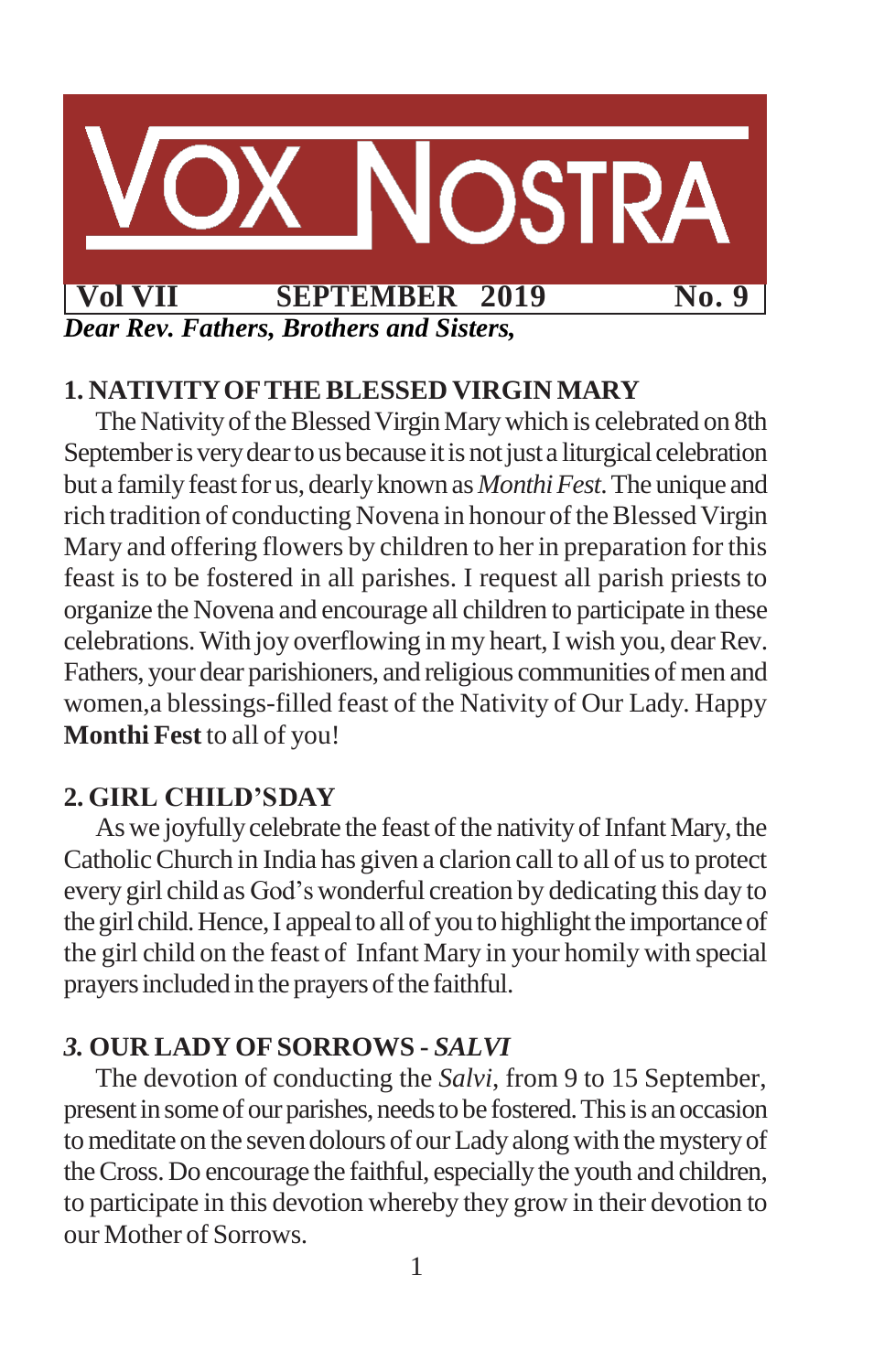### **4.TEACHERS'DAY**

We celebrate the Teachers' Day on September 05, 2019. This celebration affords us an opportunity to reflect on teaching and on the sacred responsibility the teachers bearin shaping the minds and hearts of young students. Teaching, as we know, is a vocation – a callfrom God to form the students. On this day we remember, with gratitude, all those who moulded us. We salute the teachers who are engaged in forming the tender young minds and hearts entrusted to their care. Let us pray for the teachers who render dedicated service in our educational institutions. We owe them a debt of gratitude for their loving service. May the good Lord blessthem and their families. **Happy Teachers' Day!**

#### **5. AD LIMINAVISIT**

It is an occasion to deepen the communion that exists between the localChurch and the See of St Peter and an opportunity to rejoice in the universality of the Church. The Ad Limina Visit to the Latin Rite Bishops of Bangalore, Madras, Madurai, Pondicherry, Hyderabad, Vishakapatnam, Trivandrum and Verapoly archdioceses and their suffragan dioceses is scheduled from 11<sup>th</sup> to 19 Septmber 2019. This is my third graceful occasion to meet the Holy Father carrying with me your prayers, aspirations and hopes. Please keep the Holy Father and me in your prayers.

Iintend to use this occasion to pay a courtesy visit to a few of our benefactors in Europe to thank them for their benevolence towards our Diocese.Hence,I will be away fromthe Diocese from**10thSeptember to 4 thOctober 2019.** RtRev.MsgrBaptist Menezes,VicarGeneral, may be contacted for urgent and important matters during my absence.

#### **6. SEASON OFCREATION**

On the occasion of the International Day of Biodiversity and in anticipation of the fourth anniversary of Laudato Si, the Dicastery for Promoting Integral Human Development invites us to join the ecumenical family in celebrating the **Season of Creation** every year.The season would begin on September 1, the World Day Prayer for the Care of Creation, proclaimed by the Patriarch Dimitrios I for the Orthodox and endorsed by Pope Francisin 2015 and ends on October 4, Feast of St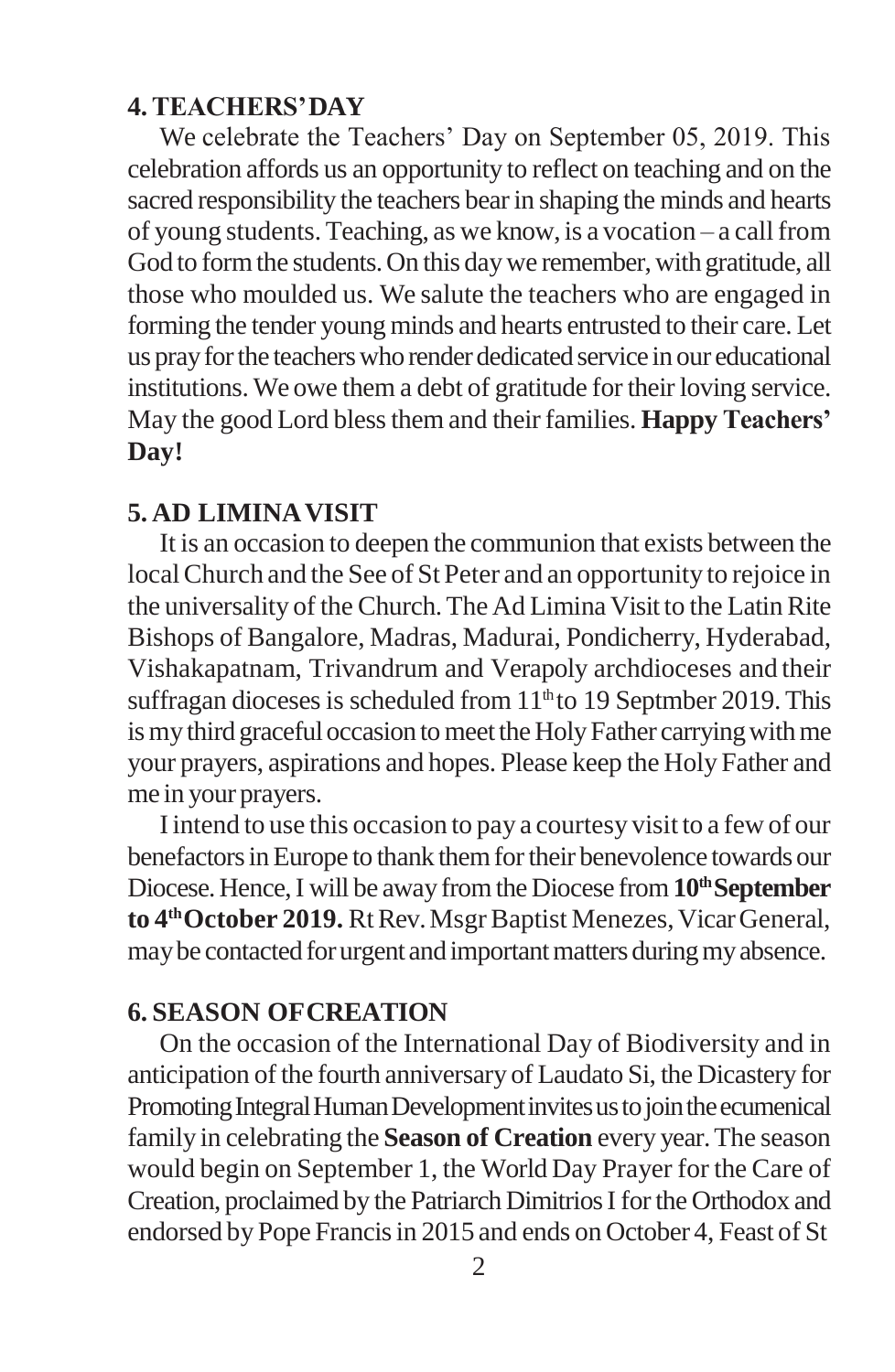Francis of Assisi. During the season Christians unite in praying and acting together to care for 'Our Common Home'. Caring for creation protects the inheritance the Creator has given us, an inheritance that is essential to our well-being. As Pope Francis said in Laudato Si, "Nature cannot be regarded assomething separate fromourselves or as a mere setting in which we live. We are a part of nature, included in it and thus in constant interaction with it"

The theme for 2019 is'**the web of life**', a theme that connects our role asthe stewards of God's creation with the urgent need to protect biodiversity.

# **7. SEMINAR FOR RELIGIOUS – II BATCH**

The second seminar on 'Evangelization and Extraordinary Missionary Month' to all Men and Women Religious of our Diocese has been scheduled on Saturday, 28 September 2019 at Bishop's House, Udupi, from 02.30 pm to 5.00 pm. I request **all those who could not attend at the first batch** to participate in thisseminarto prepare for the meaningful celebration of the Extraordinary Missionary Month in October 2019.

# **8. THANKS FOR THE GENEROSITY TOWARDS FLOOD VICTIMS**

We are pleased to note that with a short notice, our Diocese was able to collect four truck-loads of essential relief materials amounting to around Rs 40 lakh for the victims of floods. The materials were sent to the Dioceses of Gulbarga, Belgaum, Karwar and Shimoga for distribution to the needy. I profusely thank all the Parish Priests for encouraging your parishioners to generously contribute towards this cause and the Catholic Sabha for collecting the materials from parishes and for sending it to the needy within a short span of time. I am sure God will bless us, all, generously for this generous gesture towards the victims of flood, our suffering brothers and sisters.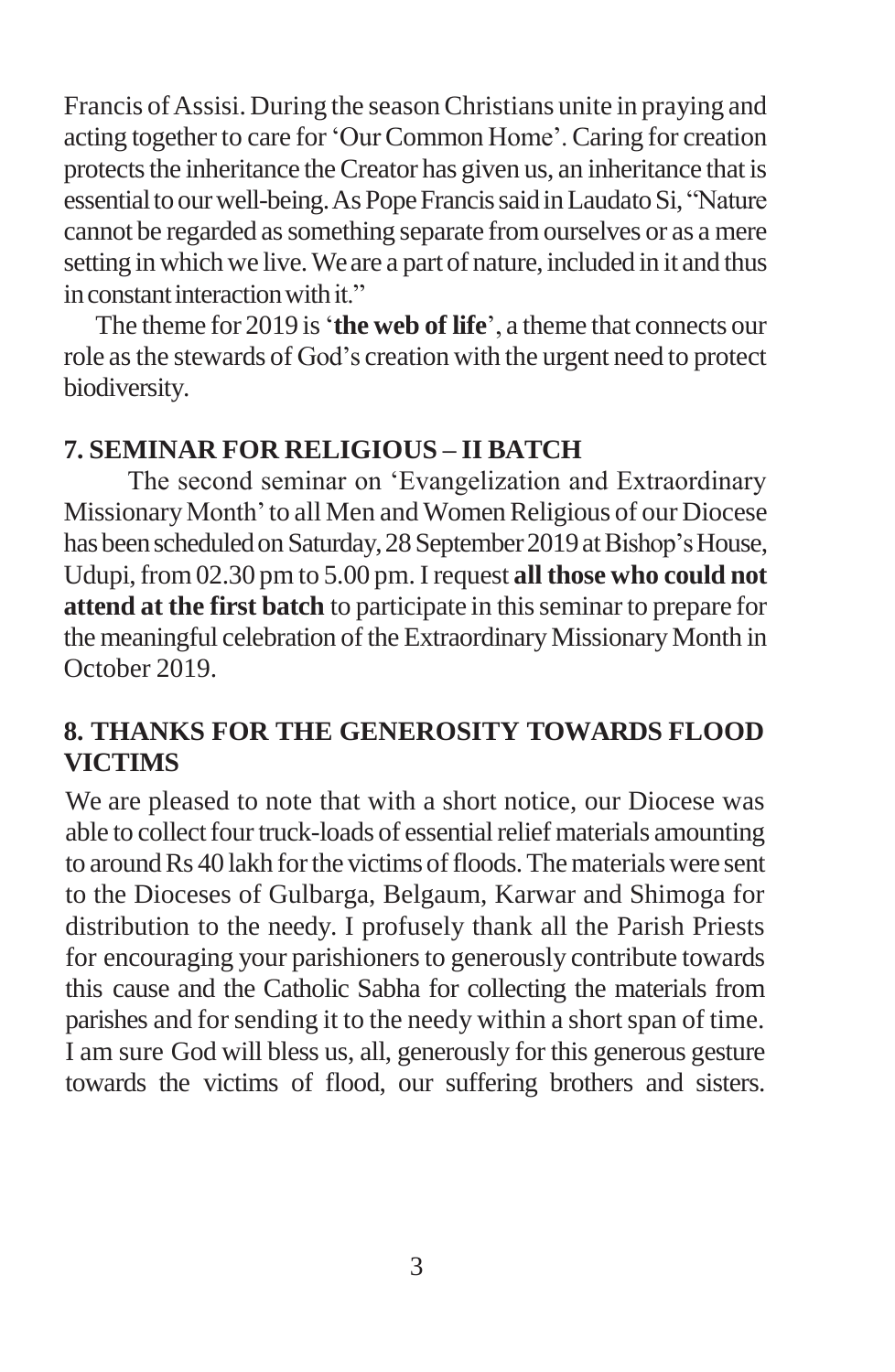## **9. PASTORAL CONSULTATION2019**

The Pastoral Consultation 2019 held on 28 August 2019 was, indeed, a memorable event. I appreciate the presence of our priestsin large numbers and their active participation in all the discussions and deliberations throughout the day in dealing with the relevant pastoral issues/problems. I remain beholden to the Organizing Committee the Consultation and those who provided Logistics, thereby making the Consultation meaningful. Thanks again and God bless you, all.

Yours sincerely in Christ

 $+$  $k$ obo

+ Gerald I. Lobo

-------------------------

## **COMMUNICATION FROM PASTORAL COMMISSIONS 1. DIVYAJYOTHI**

- 01/9/2019 Youcat Semnar at Pamboor
- 08/9/2019 Youcat Seminar at Tallur
- 22/9/2019 Bible Study at Home Seminar -2 at Bishop's House, Udupi

# **Rev. FrStephen D'Souza Director**

### **2. COMMISSION FOR SCCs**

- 01.09.2019 SCC Training at Parapady Parish
- 01.09.2019 Shirva Deanery Convention: Ward Gurkars & Preraks at Muderangady (2.30 to 5.30pm)
- 02.09.2019 Karkal Deanery Convention: Ward Gurkars & Preraks at Miyar (10 am to 2 pm)
- 09.09.2019 Spirituality of SCC Training at Pamboor Parish
- 15.09.2019 Spirituality of SCC Training at Katpadi Parish
- 22.09.2019 Seminar on Lay leadership at Udyavar Parish
- 22.09.2019 Spirituality of SCC Training at Hirgan Parish
- 29.09.2019 Spirituality of SCC Training at Kalmady Parish

**Rev.FrHaroldPereira Director**